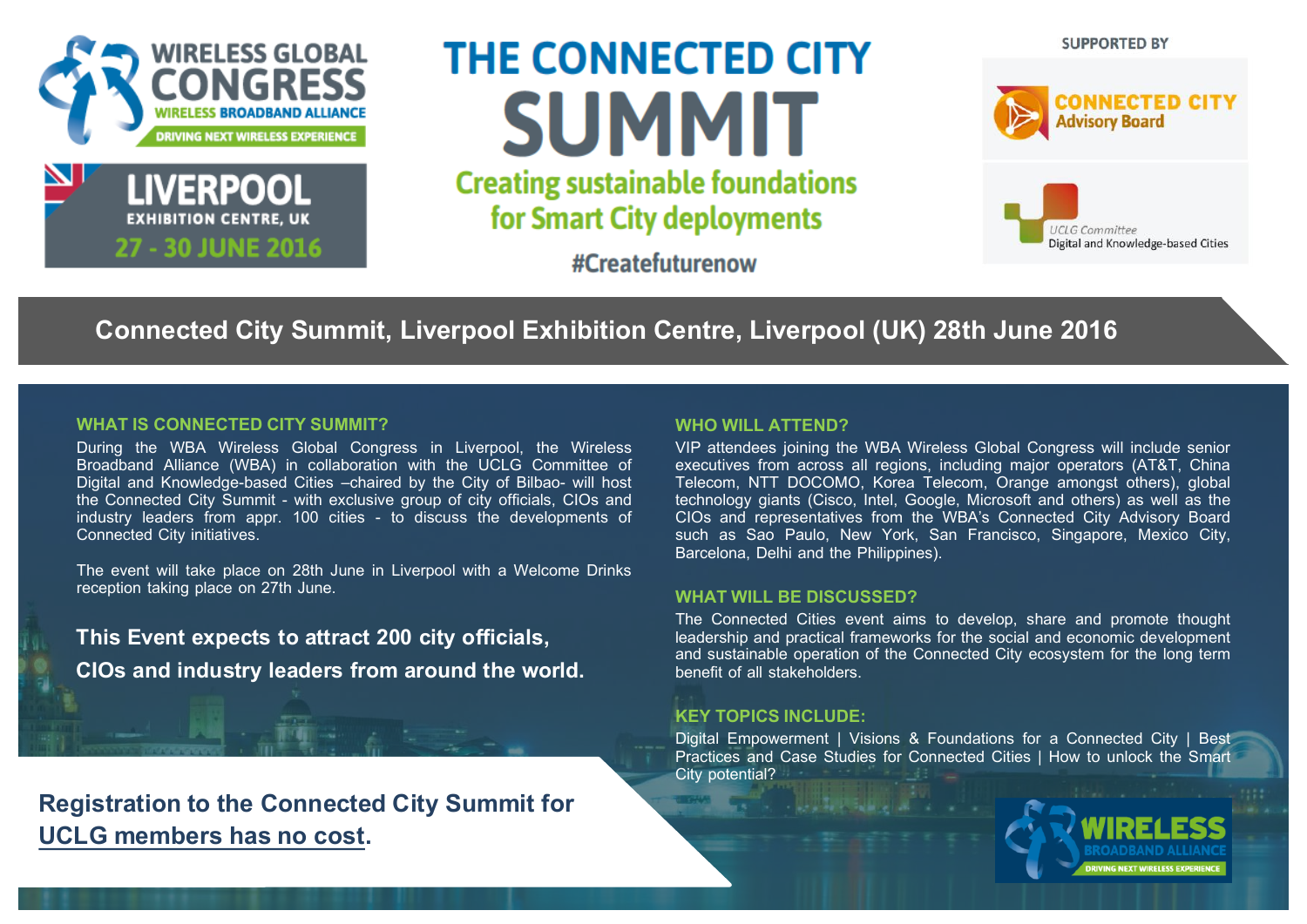



# **WBA and UCLG Partnership**

**WBA and United Cities and Local Governments** Committee of Digital and Knowledge-based Cities (UCLG-CDC) work together on the development of Connected City initiatives. The partnership will play an integral role in the development of the Connected City Summit at the WBA Wireless Global Congress, taking place on 28th June in Liverpool.

"Our cooperation with the Wireless Broadband Alliance is a perfect fit - we are both committed to the social and economic development of the Connected City ecosystem.

The Connected City Summit will be a great platform for cities from around the world to discuss and share their experiences, as well as help those in the early stages of development to execute smart city plans. We are excited to be working with the Wireless Broadband Alliance to drive awareness for global connectivity and help bridge the digital divide."

Mr. Xabier Ochandiano, City Councillor for the Economic Development, Commerce and Employment of the City of Bilbao, Presidency of the UCLG Committee of Digital and Knowledge-based Cities.

**UCLG Committee** Digital and Knowledge-based Cities

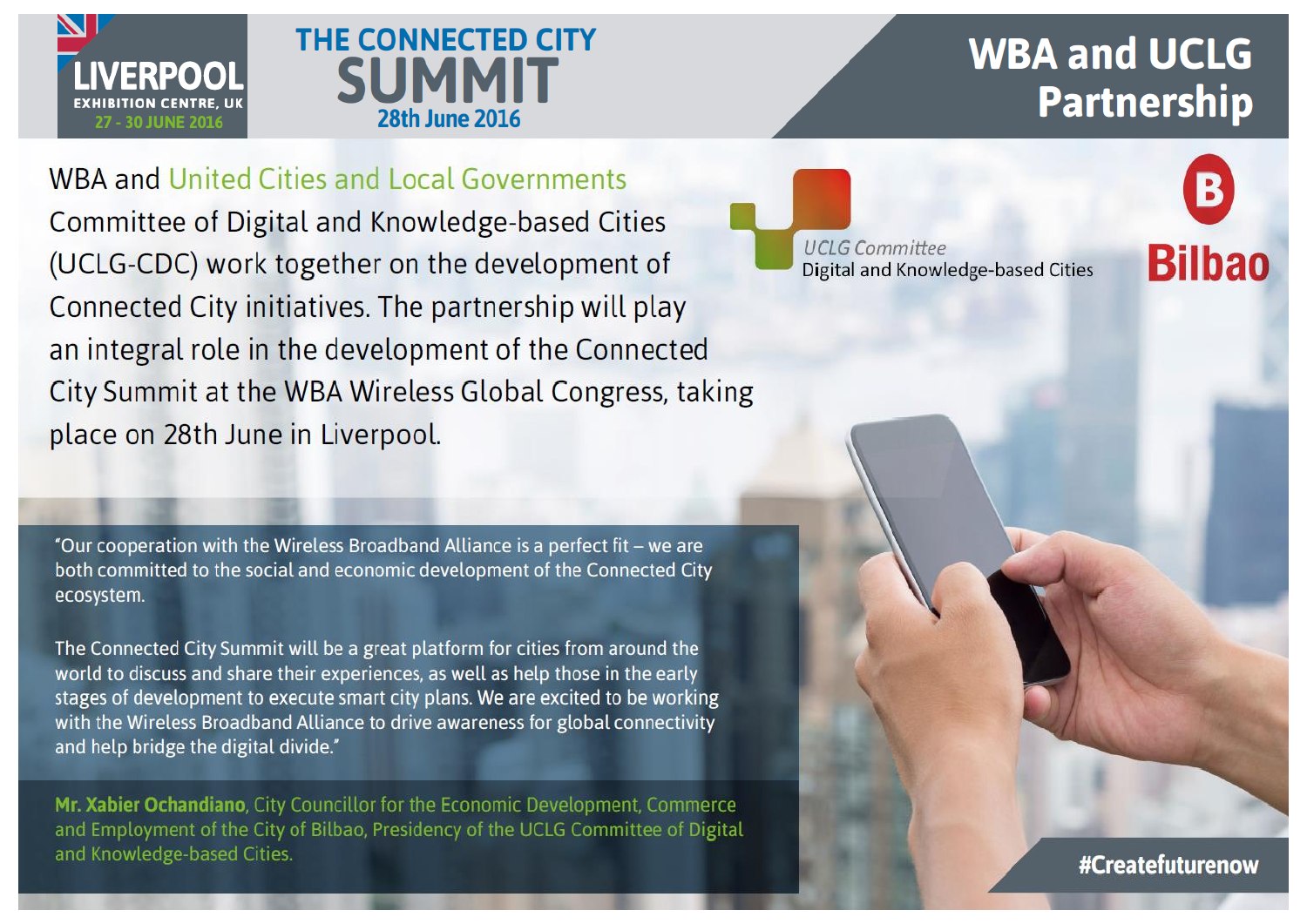



# **Summit Overview**

### 10:00 - 12:30 Kevnote Session: Digital Empowerment

#### Supporting Sustainable City Growth and Development

Keynote speakers from Government, leading Cities, influential Industrial players and Operators will be setting the tone for the Connected City Summit by delivering their views on Digital Empowerment, and how Connected Cities can contribute to a sustainable city growth and lay the foundation for the development of Smart Cities.

## 13:30 - 15:00 Session 1

#### Visions and Foundations for a Connected City

With the global trend of continued city growth, city management is being challenged to both develop and sustainably manage their cities and city services. Increasing efficiencies in the management of those city services can be supported by establishing a Connected City, as a precursor to the creation of a Smart City.

This session will demonstrate which frameworks are currently being developed by cities, and what is the underlying vision on which these frameworks been based.

#### The WBA Connected City Advisory Board meeting will be held in the afternoon on the 27th June.

### 15:15 - 16:45 Session 2

### Creating Sustainable Models - Best Practices and Case Studies for **Connected Cities**

The long-term success of a Connected and Smart City depends on the sustainability of its business case, and its potential to support citizens and city service deployments. Learnings from the past have taught us clearly that deployments cannot (solely) rely on public funding and that a clear and resilient business plan needs to be in place, based on a solid and future-proof technical roadmap.

Several speakers from around the globe will be presenting their strategies, results and learnings to the audience that will be further discussed in an open panel discussion with the attendees.

## 17:00 - 18:30 Session 3

## Futureproofing the Vision - How to unlock the Smart City potential?

With the advent of the Internet of Things, city services are starting to improve and support efficiency, e.g. improving transport and mobility, economic development, health care, learning and personal development, etc.

To be a Connected City, the baseline assumption is that a city will need to have ubiquitous connectivity available. Public Wi-Fi is already being rolled out in several cities around the world, aimed to provide connectivity to citizens. Can it also be used to provide a baseline communications infrastructure for city services? What other options are available and how can we make them work together?

UCLG members interested in joining the WBA Connected City Advisory Board, please email: contactus@wballiance.com

# #Createfuturenow